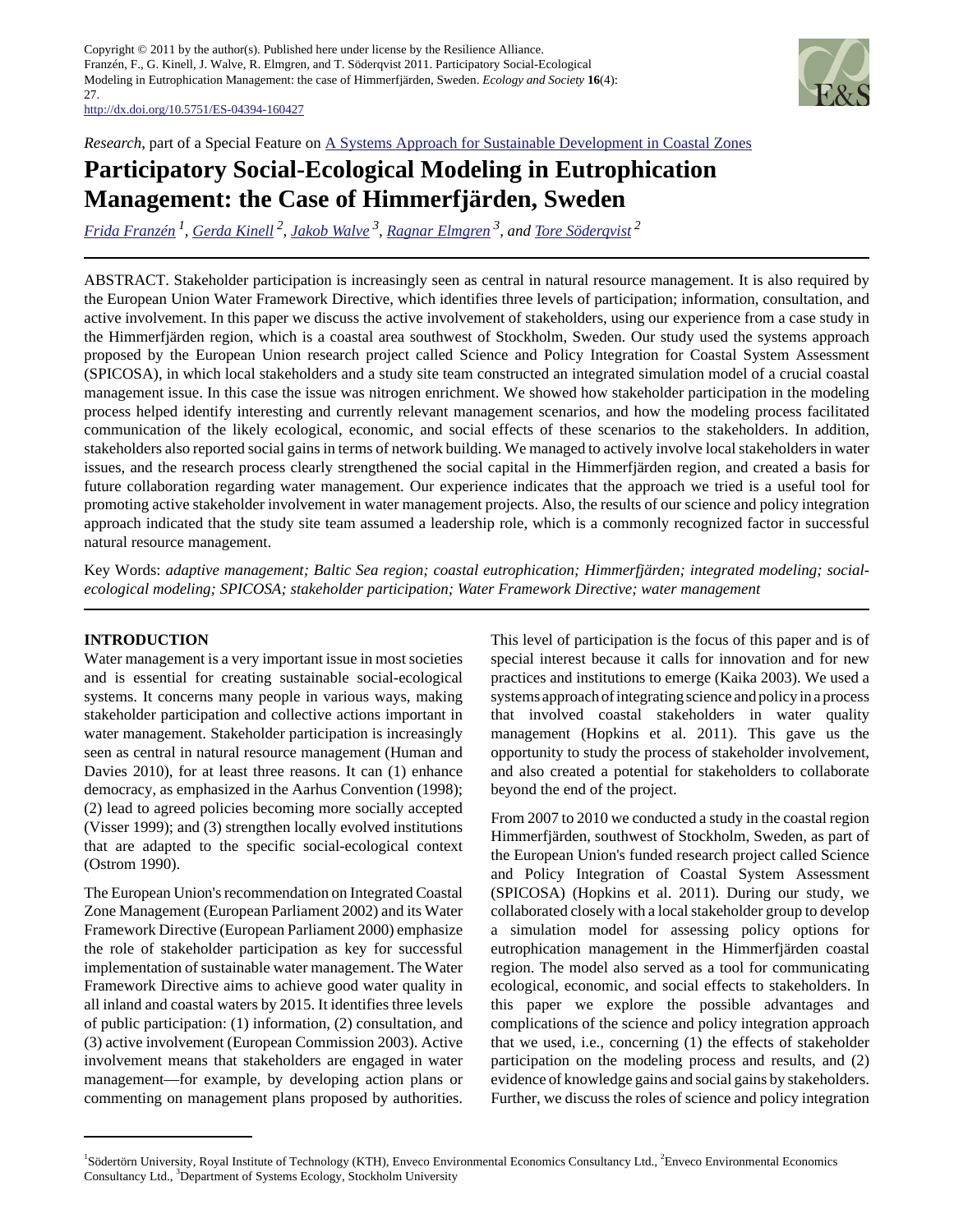**Fig. 1**. Location of the study site: (i) Sweden, located in the Baltic Sea; (ii) the Swedish Northern Baltic Sea River Basin District, including Lake Mälaren (1); and (iii) the Himmerfjärden study site area; divided in the model areas "Hallsfjärden" (2), "Näslandsfjärden" (3), and "Himmerfjärden proper" (4). Via "Svärdsfjärden" (5) the study site area is connected to the open Baltic Sea (6). The red circle in "Himmerfjärden proper" is the discharge point of the Himmerfjärden sewage treatment plant. The colors in the study site map indicate: blue = water (dark is deeper for marine areas), green = forest, yellow = arable land, orange = urban area. ©Lantmäteriet, permission I 2011/0094



in relation to factors for successful natural resource management, such as social learning, social capital, and leadership.

Natural resource management can be seen as a learning process in which stakeholders should be given the opportunity to express their opinions and to exchange ideas and knowledge (Mostert et al. 2007). The learning process is often referred to as social learning and is associated with changes in stakeholder awareness and perception, especially with changes in how individuals see their own interests in relation to those of others, or in relation to shared interests (Webler et al. 1995). Because this process involves trust-building, social learning is also linked to social capital, which could be described as the trust, leadership, and social networks within a group or a community (Folke et al. 2005). For example, Mostert et al. (2007) argue that social learning starts when stakeholders understand their interdependence and realize the benefits of common actions, while Pretty (2003) proposes that people in groups with strong social capital have the confidence to invest in collective action. Thus, stakeholder participation in natural resource management has the potential to strengthen social capital and social learning, and to facilitate economically, ecologically, and socially sustainable solutions.

The approach to science and policy integration used here is a form of participatory modeling, which presents both risks and opportunities (for example, see Jonsson et al. 2007, Andersson et al. 2008). In this paper we also relate science and policy integration to the issue of leadership, which is a commonly recognized factor in successful natural resource management (Ternström 2005, Folke et al. 2005, Hahn et al. 2006).

# **STUDY AREA**

The study area is a Baltic Sea bay system situated about 40 km southwest of Stockholm, Sweden (Fig. 1). Himmerfjärden receives a minor part of Lake Mälaren's freshwater outflow, and has a local catchment consisting of  $536 \text{ km}^2$  of forests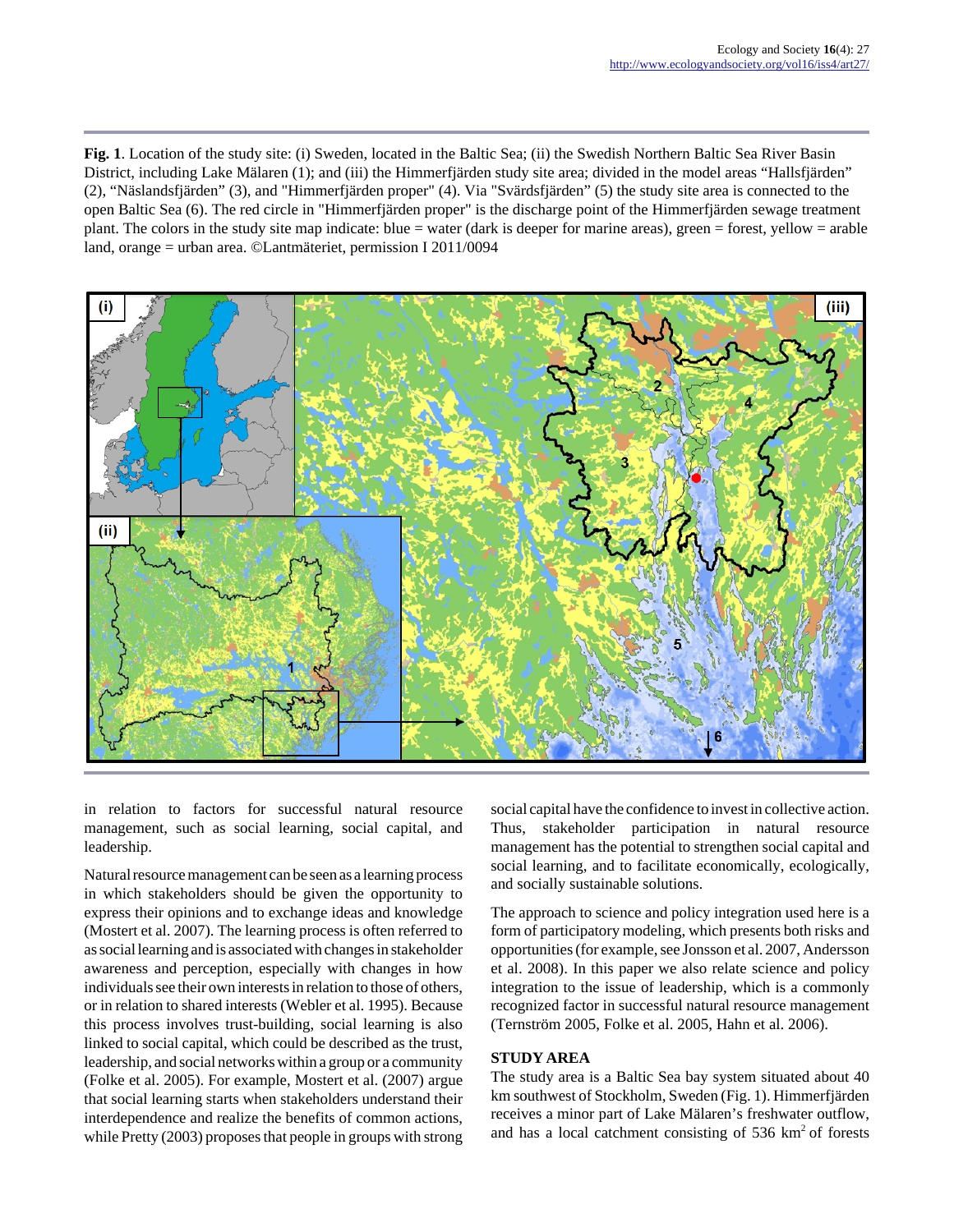(57%), agricultural land (33%), urban areas (5%), and lakes (4%) (Fig. 1). The Himmerfjärden region is used mainly for tourism and recreational housing. It includes several island nature reserves and a marine protected area. The Himmerfjärden Sewage Treatment Plant, which is the third largest in the Stockholm region and serves about 284 000 people (2010 data), is also located here. The commercial fishery has almost ceased, and recreational fishing is now more important (S. Hansson January 2011, *personal communication*). The main social and economic drivers are the increasing population of the Stockholm region, which creates a continuous increase in demand for permanent homes, recreational houses, sewage treatment, and water-related recreational activities.

With respect to implementing the Water Framework Directive, the Himmerfjärden drainage basin is considered part of Sweden's northern Baltic Sea river basin district. Three municipalities and two counties share the management of most of the local drainage basin (including the outer area).

The brackish Baltic Sea has experienced localized coastal eutrophication problems since the nineteenth century, with severe problems having occurred from the 1950s onwards. Himmerfjärden was less affected by local sewage discharges before the Himmerfjärden Sewage Treatment Plant started operating in 1974 (Elmgren and Larsson 2001). The treatment plant had efficient phosphorus removal (about 96%) from the start, and from 1998 it also had efficient nitrogen removal (up to about 85%) (Elmgren and Larsson 2001). Even so, the Himmerfjärden Sewage Treatment Plant still contributes a significant share of the total nutrient load to Himmerfjärden, particularly inorganic nitrogen. Other nutrient sources are Lake Mälaren, local agriculture, and households with private sewers (Elmgren and Larsson 1997). Salinity is slightly lower in Himmerfjärden than in the open Baltic Sea, and the water exchange with the sea is important both for the export and import of nutrients (Engqvist and Stenström 2009).

Stakeholder involvement in managing Himmerfjärden started with the opening of the Himmerfjärden Sewage Treatment Plant in 1974; eutrophication research in the region since 1975 has involved frequent contacts with local stakeholders. This research has focused on the relationship between nutrient loads and the occurrence of phytoplankton in general, and on nitrogen-fixing cyanobacteria in particular. The research has included full-scale experiments with changed loads from the Himmerfjärden Sewage Treatment Plant, which aimed to optimize the environmental results of the treatment through adaptive management.

# **METHODS**

The systems approach of the SPICOSA project starts with a team of researchers, who together with interested stakeholders in the coastal area, formulate a major policy issue (or issues) for their coastal area and identify relevant policy options (measures) (Hopkins et al. 2011).

The Himmerfjärden study team, which included the authors of this paper, consisted of three environmental economists, one environmental scientist specializing in governance issues, and five systems ecologists. This team built a coupled simulation model suitable for ecological, economic, and social appraisal of scenarios consisting of combinations of policy options.

Given the transdisciplinary approach of the study, the methods section is divided into two parts. First we briefly describe the construction of the integrated ecological, economic, and social model to give an understanding of the communication tools we used at the study site, and then we describe how we collected evidence of knowledge and social gains for the participating stakeholders.

#### **Conceptual model**

The systems approach used in this study emphasizes the need to focus on ecological-social-economic interfaces (Hopkins et al. 2011). Hence, the Himmerfjärden simulation model was a coupled ecological, economic, and social model for evaluating policy options (i.e., potential measures) for nitrogen management in three main human activities: centralized sewage treatment at the Himmerfjärden Sewage Treatment Plant, sewage disposal from individual households (private sewers), and local agriculture. We limited the model to nitrogen management given that the Himmerfjärden phosphorus load is dominated by import from the open sea, and little is affected by local management.

The coupled model (Fig. 2) had several linkages between ecological, economic, and social components. First, scenarios were defined in the policy options component (see Table 1 for policy options). The nitrogen reduction (N-red), caused by the scenario chosen for simulation, affected the ecological component, which consisted of a water exchange model and a nitrogen model. A crucial link between the ecological component and the economic component was the change in Secchi depth caused by the nitrogen reduction associated with the chosen scenario. Secchi depth is a measure of water transparency and is a key indicator of water quality, which in turn affects people's well-being and demand for coastal recreation. The economic component included a cost-benefit analysis of the chosen scenario and the resulting increase in water transparency. The social component was a participation function that calculated the willingness of farmers to create wetlands, given different levels of support for wetland creation. This component was based on a survey of farmers in the region. The output of the social component was the extension of wetland that would likely be created, as well as the reduction in nitrogen that would result, which would in turn affect the ecological component.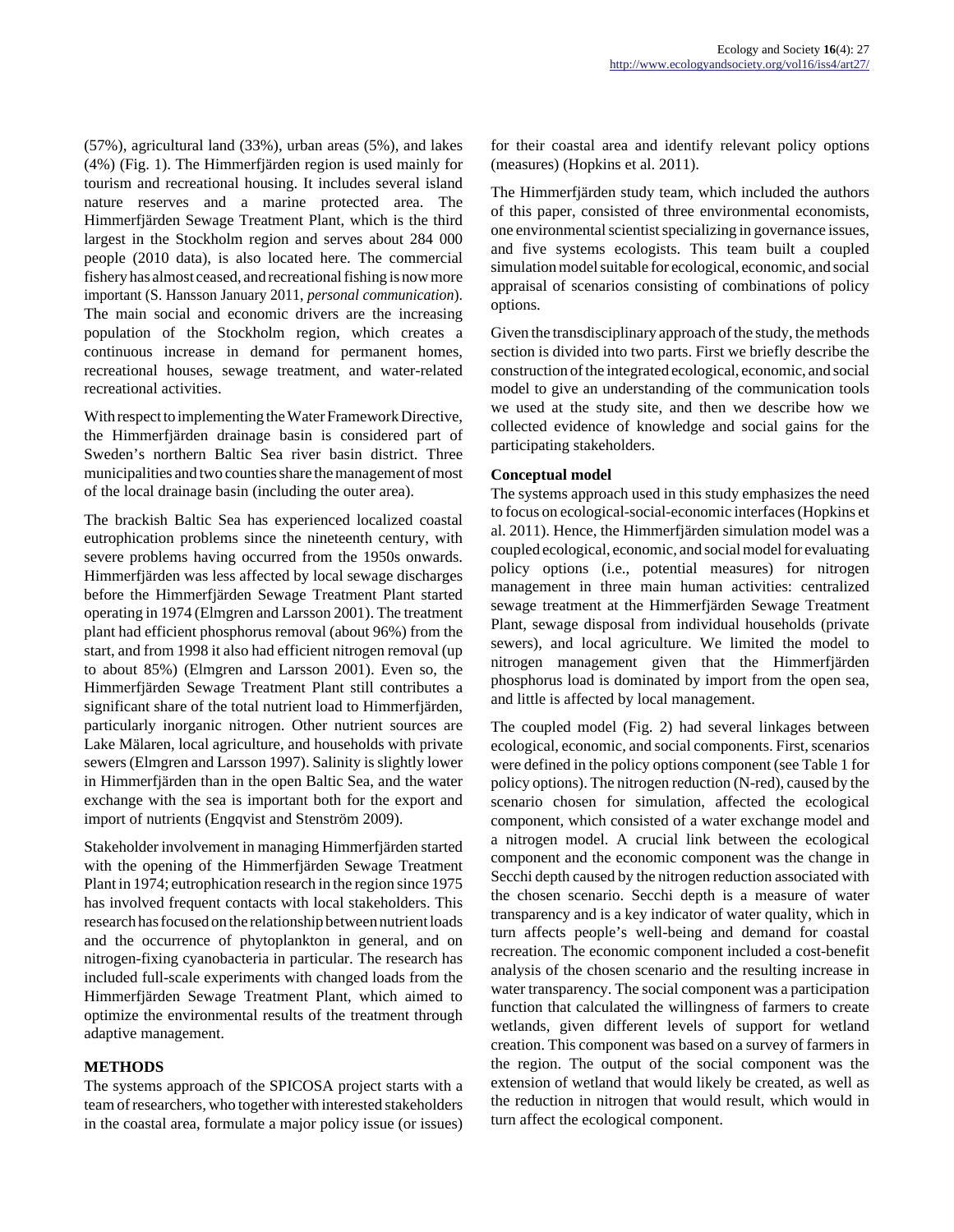**Fig. 2**. Conceptual model for coastal zone modeling in Himmerfjärden. The red square encloses the components in the simulation model. Solid arrows indicate the data input on which the simulations are based. Dashed arrows indicate where stakeholders were involved and influenced the model and research process.



The overall purposes of the model were to simulate and illustrate potential ecological, economic, and social results of different combinations of policy options for nitrogen management. The spatial dimension of the model was based on three main water basins and their respective drainage areas (see areas 2, 3, and 4 in Fig. 1).

The simulated policy options are listed in Table 1. The Himmerfjärden Sewage Treatment Plant is the dominant nitrogen emitter, but leakage from agriculture and private sewers would also have local effects. For each human activity different policy options were available, but only such that could be implemented within the study area, i.e., there were no scenarios with decreased nutrient inflow from the open sea or Lake Mälaren.

The two policy options for the Himmerfjärden Sewage Treatment Plant were: (1) establish different levels of nitrogen removal, and (2) move the location of the outfall to the open Baltic Sea by means of a pipeline. The policy options for decreasing nitrogen leakage from agricultural activities were: (1) catch crop cultivation, including high and low estimates of potential nitrogen retention and of extension of the activity, and (2) creation of wetlands in the agricultural landscape. Both of these options have been suggested as potential measures to reduce nutrient leakage from agriculture activities (Aronsson and Torstensson 1998, Kirchmann et al. 2002, Arheimer et al. 2004). The policy option for private sewers was to connect the private sewers to a larger sewage treatment plant. For each policy option we varied the number of private sewers that were supposed to be connected.

Different policy options can be chosen for agriculture and for private sewers for each of the three drainage basins used in the model (see Fig. 1). The model can therefore simulate many combinations of policy options, each giving a different scenario, but only a selection was chosen for the final simulations, after consultation with the stakeholder group.

# *Ecological component*

The ecological model explicitly included only the aquatic ecosystem, which was spatially divided into three water basins, each corresponding to a drainage area (see areas 2, 3 and 4 in Fig. 1). The vertical structure is a euphotic surface layer that is 7 to 10 m in depth, a subsurface layer, and a bottom layer.

An estuarine water exchange was modeled, with a seaward flow of surface water and a landward deep-water inflow. The water exchange was calculated from a mass-balance for salt and water. The Knudsen (1900) equation was modified to fit a dynamic nonequilibrium model with measured salinity and fresh water flow as inputs, which is similar to the approach of Hagy et al. (2000), with a 1-day time step. This water exchange model simulated winter concentrations of total nitrogen and the sum of inorganic nitrogen species quite well (no biological activity assumed).

The total nitrogen and dissolved inorganic nitrogen concentrations were modeled for all three basins and depth layers, using inputs calculated from concentrations and volumes of freshwater, the Himmerfjärden Sewage Treatment Plant's discharge, and boundary flows. In the spring, biological uptake and loss of the dissolved inorganic nitrogen pool were assumed. Because dissolved inorganic nitrogen in the study area is usually consumed to low levels in the spring, and remains low in the surface water in summer, all inorganic nitrogen present or added to the surface layer (from upwelling, mixing, and fresh water inputs) was assumed to be taken up by phytoplankton during a defined productive period from April to October. In the spring and summer, half of this net dissolved inorganic nitrogen uptake (and corresponding total nitrogen) was assumed to sink out, with the rest recycled to the total nitrogen pool in the surface layer. This factor of 0.5 was derived from calibration with data and it was used in all simulations. A simple empirical correlation was then used to calculate Secchi depth from total nitrogen. The average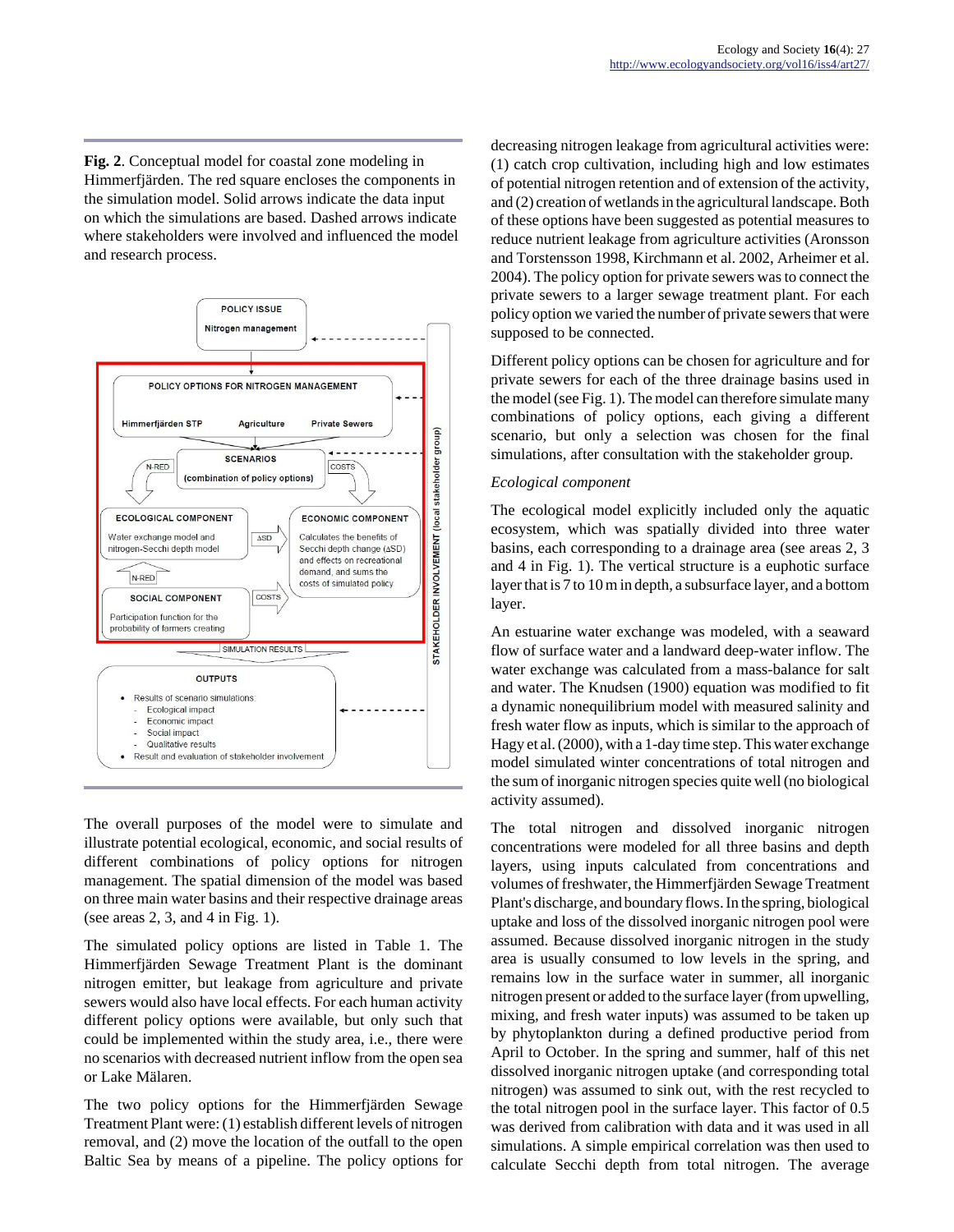| Human activities<br>Himmerfjärden Sewage Treatment Plant                                                                       | Agriculture                                                                                                            | Private sewers                                                                                           |
|--------------------------------------------------------------------------------------------------------------------------------|------------------------------------------------------------------------------------------------------------------------|----------------------------------------------------------------------------------------------------------|
| Policy options for the Himmerfjärden<br>Sewage Treatment Plant: effluent nitrogen<br>concentration and other possible measures | Policy options for agriculture: wetland<br>creation or catch crop cultivation                                          | Policy options for private sewers: share of<br>private sewers connected to the sewage<br>treatment plant |
| 10 mg/L (reference scenario)                                                                                                   | No additional measures undertaken<br>(reference scenario)                                                              | 0% (reference scenario)                                                                                  |
| $4 \text{ mg/L}$                                                                                                               | Catch crops $-$ low estimation                                                                                         | 25%                                                                                                      |
| 4 mg/L plus move outfall to the open Baltic<br>Sea by building a pipeline                                                      | Catch crops $-$ high estimation                                                                                        | 50%                                                                                                      |
|                                                                                                                                | Wetland creation (area calculated by the<br>participation function, based on level of<br>support for wetland creation) | 100\%                                                                                                    |

**Table 1**. Policy options for the simulation model (including policy options for the reference scenario).

summer Secchi depth was used as one ecological–economic model link (see Fig. 2).

This simple water exchange–ecological model produces reasonable results and is easily understood and communicated. At high nitrogen loads the model may be less reliable if seasonal phosphorus limitation is induced. Inclusion of phosphorus would be needed to model nitrogen-fixing cyanobacteria.

#### *Economic and social components*

The economic component sums the costs and calculates the benefits of a simulated scenario.

The cost for a scenario was calculated as the amount above the cost for current undertakings or minimum efforts corresponding to current legislation, which is the reference scenario (Tables 1 and 2). The Himmerfjärden Sewage Treatment Plant costs for the policy options are known (J. Bosander, July 2008, *personal communication*); for private sewers and agriculture, a wide range of cost data, based on literature and experience, were used (Focus on Nutrients 2003; Hasselström 2007; J. Holmström, December 2008, *personal communication*; S. Jonsson, December 2008, *personal communication*). All investment costs were assumed to be financed by loans and calculated as an annual installment and interest rate for wetlands, private sewers, and the Himmerfjärden Sewage Treatment Plant, using an interest rate of 6.5% (Swedish Institute for Transport and Communications Analysis 2009).

The benefits of the Secchi depth improvement in the scenarios were estimated using results in Östberg et al. (2011), who carried out a choice experiments study for estimating the willingness-to-pay for several water quality attributes in the Himmerfjärden study area. Based on these estimates, Kinell et al. (2011) calculated the benefits of the Secchi depth improvements following from the scenarios in Table 2.

Summed present values of costs and benefits were computed based on a social discount rate of 4% (Swedish Institute for Transport and Communications Analysis 2009); for further details on the cost-benefit analysis see Kinell et al. (2011).

The social component simulates factors that affect the willingness of farmers to participate in wetland creation. This is because much of the study area is considered favorable for wetland creation (P. Stålnacke, October 2008, *personal communication*). Further, farmers were a key group for reaching water quality objectives because the diffuse nutrient leakage from agriculture was regionally significant. The simulation in the social component was based on a choice modeling approach similar to that of Carlsson et al. (2003), however, the monetary valuation weighting was exchanged for different policy settings and levels of support for wetland creation. A participation function was estimated by using data from a 2009 questionnaire to farmers in the study area (F. Franzén, *unpublished data*) which means that stakeholders (farmers) had a strong influence on the model. Also, the results of the questionnaire provided the model with specific data on both wetland area and location.

#### **Stakeholder participation**

*Recruiting coastal zone stakeholders*

Invitations to an initial stakeholder meeting in November 2007 were based on a mapping of human activities, stakeholders, and institutions in the Himmerfjärden region. This meeting was co-organized with the regional River Basin District Authority and the Stockholm County Administrative Board, as part of a process of consultation on local water quality issues. At the meeting we recruited a group of twelve people who were willing to participate actively in the Himmerfjärden study and who represented a range of local stakeholder categories (Table 3).

The stakeholder group met once or twice each year (Table 4). In 2009 we held an extra meeting to discuss the suggested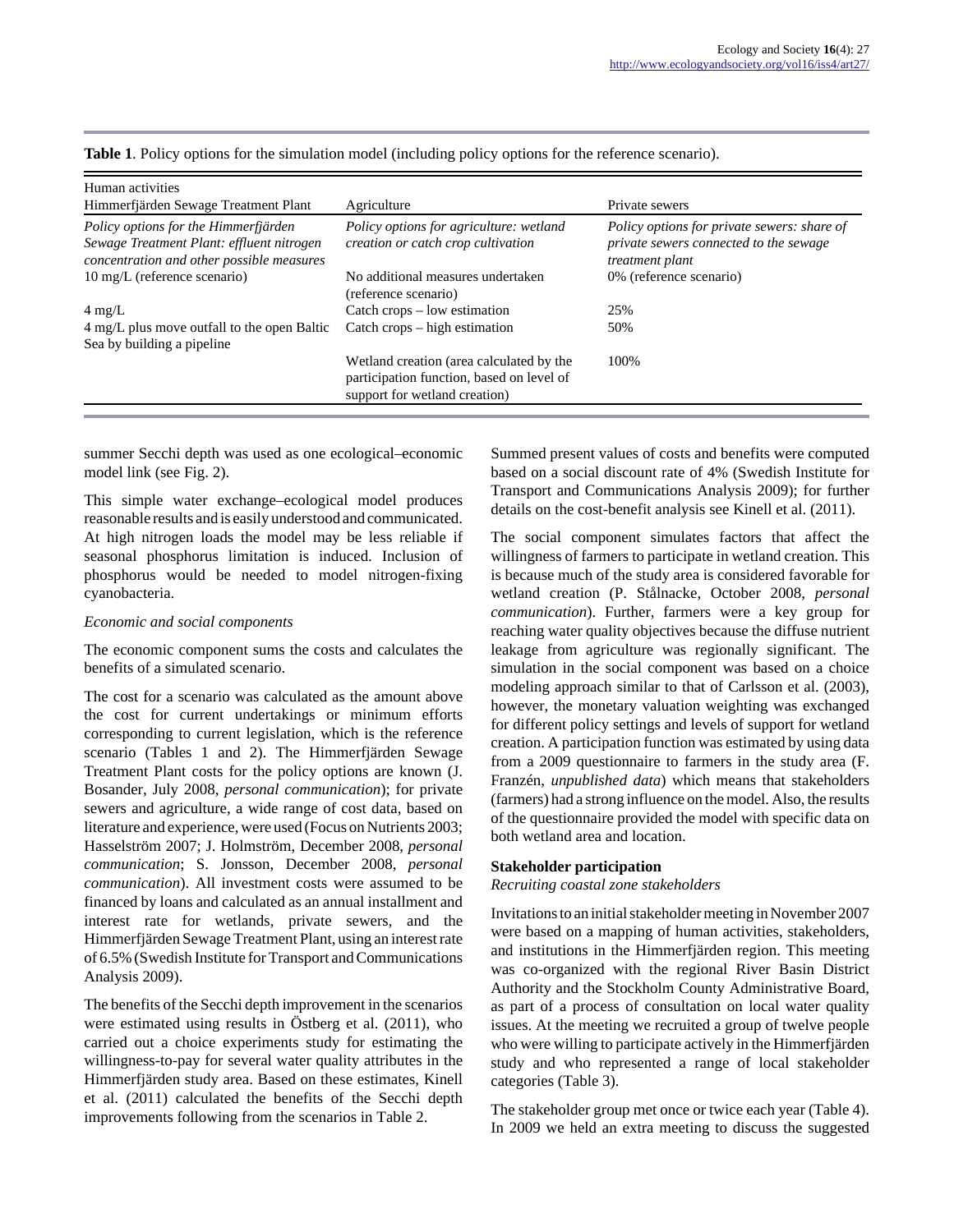| Source of Nitrogen                                                       | Reference Scenario        | "Most Likely" Scenario | "Pipeline" Scenario                               |
|--------------------------------------------------------------------------|---------------------------|------------------------|---------------------------------------------------|
| Himmerfjärden Sewage Treatment Plant, effluent<br>nitrogen concentration | $10 \text{ mg/L}$         | $4 \text{ mg/L}$       | 4 mg/L plus offshore outfall                      |
| Agriculture                                                              | No additional<br>measures |                        | Wetland creation (25 ha) Wetland creation (25 ha) |
| Private sewers connected to sewage treatment plant 0% (no additional     | measures)                 | 25%                    | 25%                                               |
| Mean summer Secchi depth                                                 | $3.1 \text{ m}$           | 3.7 <sub>m</sub>       | 4.1 m                                             |
| Secchi depth change                                                      |                           | 0.6 <sub>m</sub>       | 1 <sub>m</sub>                                    |
| Benefits of Secchi depth improvement (summed)<br>present values)         | $\overline{\phantom{a}}$  | <b>309 MSEK</b>        | 516 MSEK                                          |
| Costs of scenario (summed present costs)                                 |                           | 133 MSEK               | 539 MSEK                                          |
| Net benefit                                                              |                           | 176 MSEK               | - 23 MSEK                                         |

**Table 2**. Results for the three main scenarios.

Programmes of Measures for the implementation of the Water Framework Directive. The study site team collected opinions and comments at the meeting and submitted a statement of comments to the River Basin District Authority.

In the fourth year we also co-organized a meeting at which study results were communicated to an additional group of national level stakeholders from three Swedish River Basin District Authorities, the Swedish Environmental Protection Agency, the Stockholm County Administrative Board, and the Swedish Meteorological and Hydrological Institute. The local stakeholder group proposed such a meeting because of the project's scope of integrated modeling and because the example of active stakeholder involvement should be of interest to these national actors.

Each meeting was hosted by a different stakeholder or by representatives of the study site team (see Table 4), to provide venue variety. The meetings were half-day in length, followed by a free lunch, to provide opportunity for informal discussions. They included an initial presentation of the project's progress and related research in the study area (maximum half the meeting), with an effort by the study site team to use language understood by all stakeholders—thus the modeling, project progress, and results were communicated using conceptual models, diagrams, and snap shots of the simulation model rather than details of model structure. Each meeting ended with stakeholder discussions, including questions and requests for the future work (minimum half the meeting). Meetings were documented in minutes by a study site team member and subsequently sent to the stakeholder group for review.

## *Evidence of stakeholder influence*

Stakeholder participation was mainly assessed in two ways. First we used the discussions at the meetings and the minutes listed in Table 4 to study evidence of stakeholder influence on formulation of the policy issue, policy options, and scenarios for modeling. The minutes were taken by one selected member of the study site team, and after each meeting were sent by email to the rest of the study site team and the stakeholder group for comments. Second, we distributed two questionnaires to the stakeholders; the first at meeting 2 and the second at meeting 5.

Questionnaire 1 gave group members an opportunity to complement what they had said during the first two meetings, by focusing on the most urgent policy issue in the study area and its impact on the local environment, economy, and society. Questionnaire 2, which followed up questionnaire 1, had the particular purpose of capturing potential changes in stakeholder knowledge and perceptions. In addition to repeating the questions in questionnaire 1, it included new questions about the stakeholders' experiences of participating in the study.

## **RESULTS**

In this section we present some general results of (1) how participation by stakeholders influenced the research process and modeling results, and (2) the effects of the research process on the stakeholders, especially in terms of knowledge gains and social gains made by the stakeholders.

## **Stakeholder participation**

*Agreements for establishing the simulation model*

The first stakeholder meeting (Table 4, meeting no. 1) identified eutrophication as the main environmental policy issue in the Himmerfjärden region. This was confirmed by answers to questionnaire 1, which indicated that the outcome of the meeting truly reflected stakeholders' opinions. The study site team agreed, but found the issue too broad for modeling purposes. A narrowing of the issue to nitrogen management was accepted by the stakeholder group.

On the whole, there was good agreement between the views of the stakeholders and the study site team on urgent policy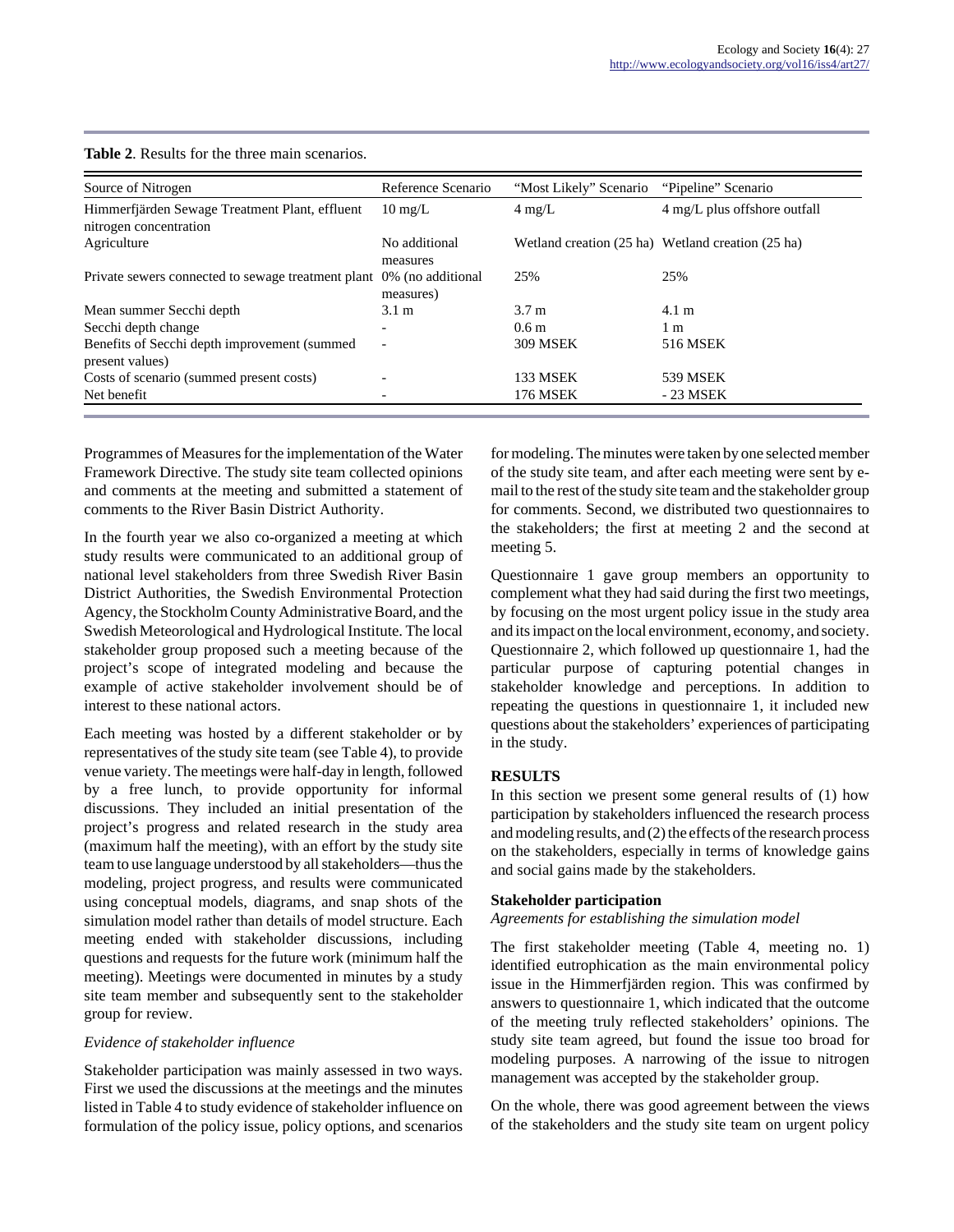| Category                          | Representing                                    | Role                                     | Comment                                                             |
|-----------------------------------|-------------------------------------------------|------------------------------------------|---------------------------------------------------------------------|
| Governmental policy makers and/or | <b>Stockholm County</b><br>Administrative Board | Official (environmental                  | Changed representative in                                           |
| environmental regulators          |                                                 | analyst)                                 | 2008                                                                |
|                                   | Södertälje Municipality                         | Official (ecologist)                     | 2 representatives, 1 after the<br>3rd meeting.                      |
|                                   | Botkyrka Municipality                           | Official (environmental<br>analyst)      | 2 representatives                                                   |
|                                   | Nynäshamn Municipality                          | Official (environmental<br>investigator) | Dropped out in 2008 due to<br>reorganization of the<br>municipality |
| Actors                            | Himmerfjärden sewage<br>treatment plant         | Process manager                          |                                                                     |
|                                   | Local industry sewage<br>treatment plant        | Process engineer                         | 2 representatives                                                   |
|                                   | Land owner                                      | Owner of Mörkö Manor                     | Also a farmer                                                       |
|                                   | The Swedish Farmers Union                       | Representative of local chapter          | Dropped out in 2009 due to<br>lack of time                          |
| <b>Customers</b>                  | Himmerfjärden Nature                            | Chairman of the association              |                                                                     |
|                                   | <b>Conservation Association</b>                 |                                          |                                                                     |

**Table 3**. Stakeholder group representatives.

options. At an early stage (questionnaire 1 and meeting 2), stakeholders also indicated an interest in linking fishery issues and fish stock modeling to eutrophication management, but the study site team found this unrealistic due to lack of data on fish stocks.

At the second meeting (Table 4), the stakeholders influenced the choice of policy options to be modeled. For example, stakeholders wanted policy options for several nutrient sources, such as private sewers and agriculture, included in the modeling. Clearly, investigating scenarios in which responsibility for nutrient reduction is shared among actors was important to the stakeholder group, and this might have minimized possible conflict within the group. The local nature conservation association has long wanted a pipeline to be built to move the outfall of the Himmerfjärden Sewage Treatment Plant out of Himmerfjärden, but this was previously seen as unrealistic due to high cost. Increased mitigation demands due to implementation of the Water Framework Directive may change this, and including this policy option made it relevant to simulate Himmerfjärden as being almost free of sewage impact.

The study site team could not realize all of the stakeholders' suggestions for simulating policy options. For example, desired analyses of more refined policy options for agriculture and private sewers, involving a larger variety of abatement measures, could not be made due to lack of time and resources for gathering the detailed data required.

## *Results of main scenarios*

The integrated model constructed with stakeholder participation can simulate a large number of possible scenarios (i.e., combinations of policy options). In this paper we focus on the results for the three main scenarios that were selected in discussion with the stakeholders (Table 2). The reference scenario refers to the minimum effort corresponding to current legislation. To manage nitrogen in Himmerfjärden for better water quality and reach the requirements of the Water Framework Directive, the stakeholder group and the study site team agreed that the "most likely" scenario was implementation of the listed combination of policy options in the study area, namely a high level of nitrogen reduction for the Himmerfjärden Sewage Treatment Plant, wetland creation in one of the drainage basins for agriculture, and connection of a quarter of the private sewers to a sewage treatment plant. The "pipeline" scenario was included after repeated requests by one stakeholder. It corresponds to the "most likely" scenario plus moving the outfall of the Himmerfjärden Sewage Treatment Plant to the open Baltic Sea. The "pipeline" scenario illustrates the study area with its dominant nitrogen emitter, the Himmerfjärden Sewage Treatment Plant, eliminated, thus making Himmerfjärden in this scenario similar to an average Baltic bay system.

The main results of the scenario simulations indicate expected Secchi depth improvement and net benefit for each scenario (Table 2). The model was simulated over a 30-year period with a yearly time-step. The "most likely" scenario results in a 0.6 m Secchi depth improvement and a net benefit of approximately 176 MSEK. The "pipeline" scenario results in a 1-m Secchi depth improvement; however, the costs associated with building a 25-km pipeline are substantial and the scenario resulted in a negative net benefit of 23 MSEK. Nevertheless, the pipeline scenario is still of interest because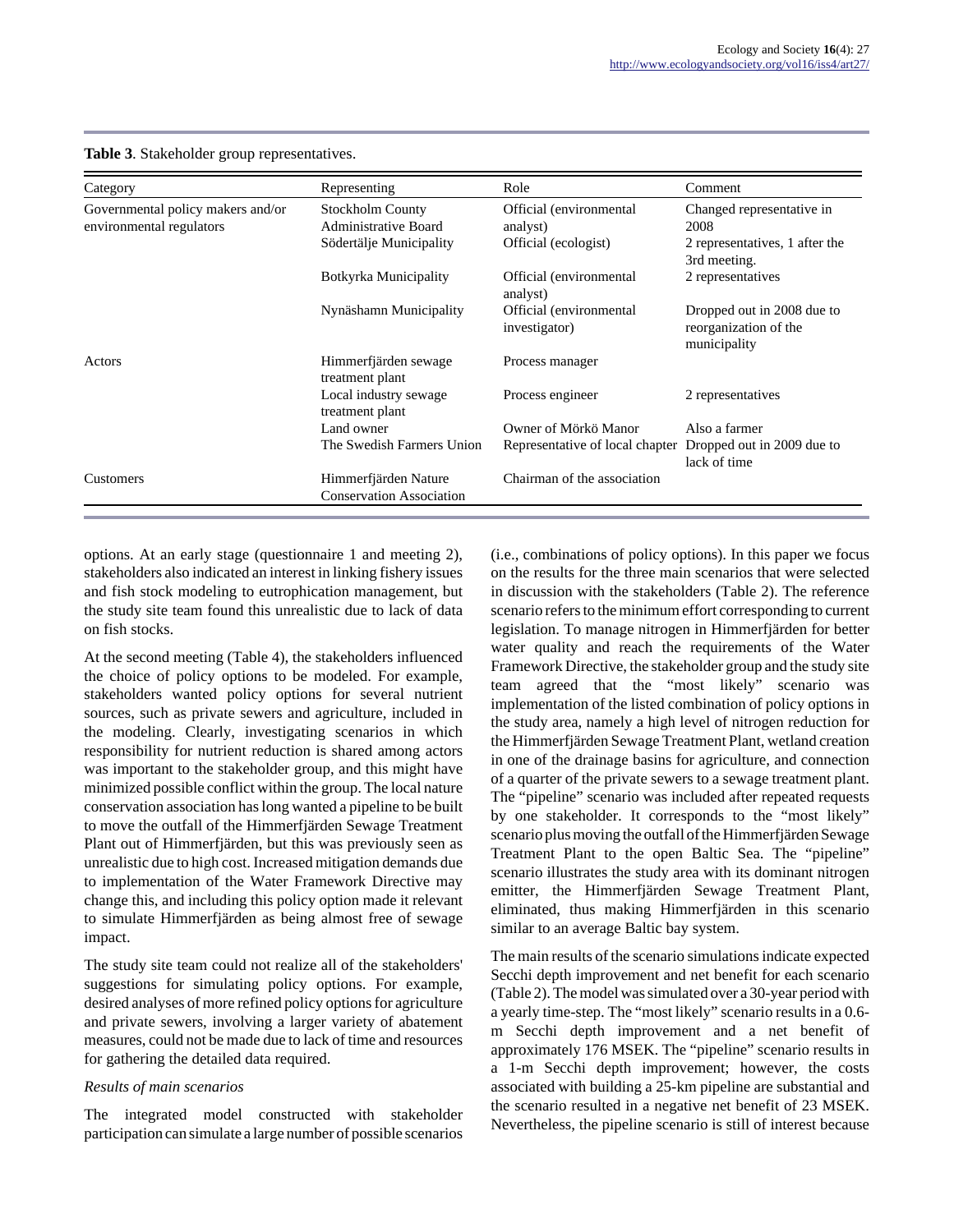|                | Meeting no.<br>Date | Venue                                                         | No. of participants (no. Main tasks<br>of local stakeholders in<br>parentheses) |                                                                                                                                                           |
|----------------|---------------------|---------------------------------------------------------------|---------------------------------------------------------------------------------|-----------------------------------------------------------------------------------------------------------------------------------------------------------|
|                | November 13, 2007   | Södertälje Town Hall                                          | 26(19)                                                                          | Stakeholder group formed. Policy issue<br>discussion.                                                                                                     |
| 2              | April 17, 2008      | Himmerfjärden Sewage<br>Treatment Plant, Grödinge             | 14(9)                                                                           | Policy issue and policy option discussion.<br>Ouestionnaire 1.                                                                                            |
| 3              | November 6, 2008    | Xenter, Tumba                                                 | 15(8)                                                                           | First result of simulation model. Discussion of<br>scenarios.                                                                                             |
| $\overline{4}$ | May 28, 2009        | Enveco office, Skärholmen                                     | 11(7)                                                                           | Discussion of Programmes of Measures for<br>Water Framework Directive.                                                                                    |
| 5              | November 19, 2009   | Enveco office, Skärholmen                                     | 14(7)                                                                           | First result of scenario simulation. Discussion of<br>use of the model. Questionnaire 2.                                                                  |
| 6              | March 23, 2010      | <b>Stockholm County</b><br>Administrative Board,<br>Stockholm | 17(9)                                                                           | New stakeholder group with potential end-users.                                                                                                           |
| 7              | December 9, 2010    | Södertälje Town Hall                                          | 12(6)                                                                           | Summary of SPICOSA experience, and<br>discussion of future possibilities. Creation of<br>interim board for a possible Water Council for<br>Himmerfjärden. |

**Table 4**. Stakeholder group meetings during the research process. The participants were the members of the study site team and local stakeholders..

it may be the only means of reaching the water quality goals for Himmerfjärden as legally required by the Water Framework Directive. To achieve the 25 ha of wetlands simulated in the model would require increased support for wetland creation, for example higher subsidies for wetland creation.

# **Evidence of gains for stakeholders**

The meetings and questionnaires allowed us to assess the stakeholders' own perceptions of the knowledge gains and social gains they derived from their participation. By knowledge gains we mean that stakeholders learned from the process or increased their understanding of marine issues or of the opinions of other stakeholder categories. Social gains refer to social advantages for stakeholders from participation, for example in network building. The concept of social learning can be linked to both knowledge gains and social gains because one usually considers social learning to describe exchanges of ideas, changes of perceptions, and understanding of other stakeholders' opinions. We illustrate this with quotes from the meetings' minutes and from questionnaire 2 (Table 5).

## *Knowledge gains*

The results show that the stakeholders valued participation as a resource for improved knowledge and understanding (Table 5, column 1). Several stakeholders reported that they gained new knowledge about coastal systems and modeling in general. Further, the quotes confirm that our modeling approach has facilitated knowledge gains for the members of the stakeholder group rather than preventing their understanding of the complex coastal systems.

The approach also resulted in a coupled model with ecological, social, and economic components, and this coupling was recognized and valued by the stakeholders (Table 5). At meeting no. 6, stakeholders emphasized the advantages of our model's simplicity; also, one stakeholder thought that the model was unique because it included social, economic, and ecological components. Thus, our application of the SPICOSA systems approach has been successful as an integrated approach to the coastal system, with the stakeholders seeing the social and economic components as important contributions of the model, even though many stakeholders had backgrounds in the natural sciences (Table 3). The stakeholders also gained knowledge on present policy legislation; one stakeholder cited "better understanding of the Water Framework Directive" as a specific gain.

## *Social gains*

The quotes in the second column of Table 5 indicate that members of the stakeholder group found their participation socially valuable. The stakeholder involvement in the Himmerfjärden study created a forum with representatives of both affected and affecting stakeholders. Participation in the group clearly provided opportunities for new contacts and building of networks. Such collaboration was seen as desirable for meeting future water management challenges in the Himmerfjärden region. At meeting no. 5, the stakeholder group also voiced a desire to continue working together.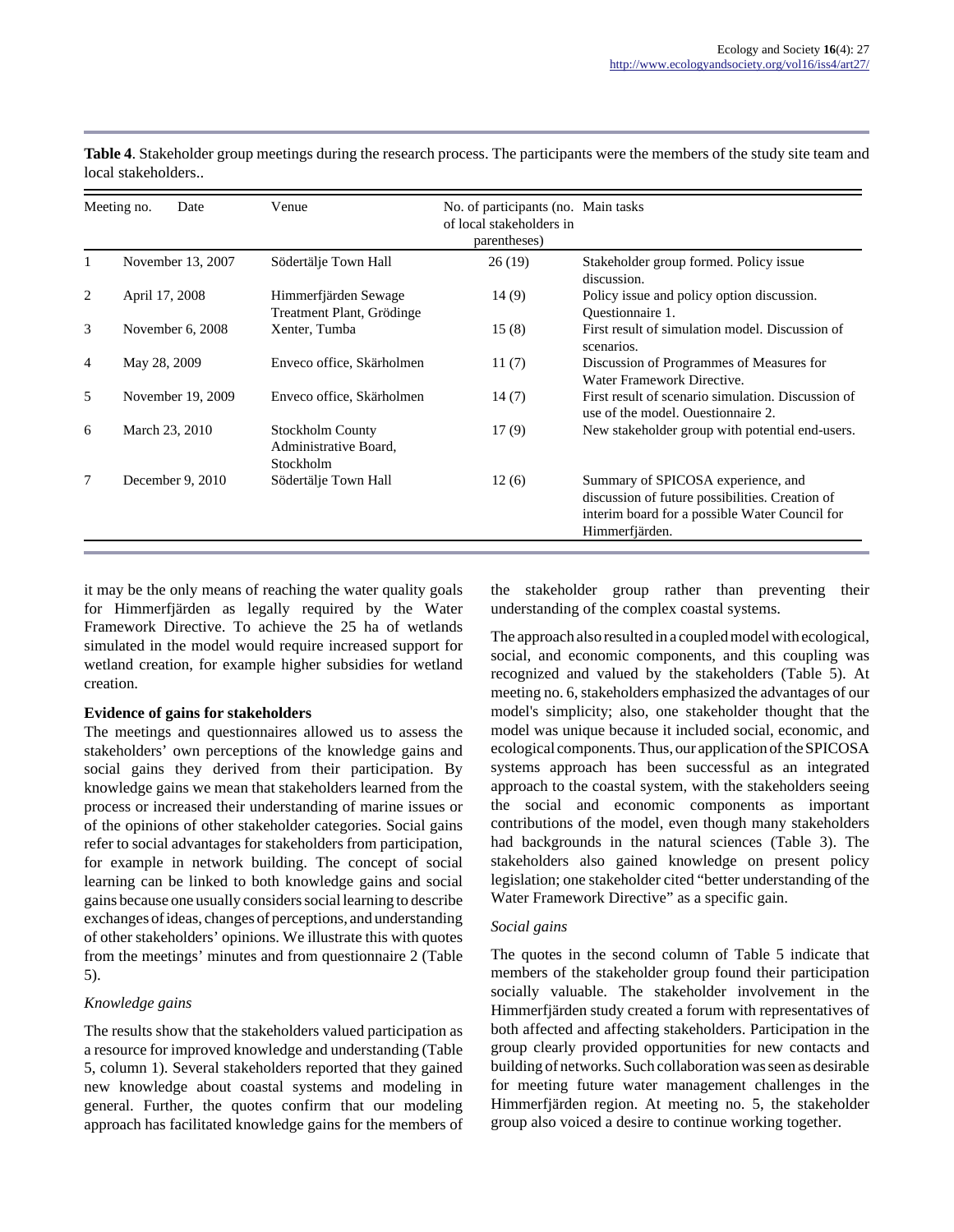**Table 5**. Examples of stakeholder views regarding participation in SPICOSA. The quotations are translated answers to questionnaire 2; they are in random order and do not correlate across rows.

| Knowledge gains                                                                                                                                                                                                                                                                                           | Social gains                                                                                                                 |
|-----------------------------------------------------------------------------------------------------------------------------------------------------------------------------------------------------------------------------------------------------------------------------------------------------------|------------------------------------------------------------------------------------------------------------------------------|
| "A lot of knowledge on what modeling could be used for."                                                                                                                                                                                                                                                  | "A good network of contacts."                                                                                                |
| "Good source for information, especially about models. Interesting<br>ideas for the future."                                                                                                                                                                                                              | "It is important to have a broad dialogue."                                                                                  |
| "Better understanding of the implications of the Water Framework"                                                                                                                                                                                                                                         | "Personal contacts with persons who have knowledge about and                                                                 |
| Directive  Better understanding of water flows and the factors<br>that impact the nitrogen and Secchi depth."                                                                                                                                                                                             | interest in improved coastal waters."                                                                                        |
| "Better knowledge of coastal waters in Himmerfjärden and the                                                                                                                                                                                                                                              | "Fine with collaboration in groups such as [] and SPICOSA.                                                                   |
| surrounding basins, and awareness of research projects in these<br>areas."                                                                                                                                                                                                                                | Unfortunately, they all finish in one or two years."                                                                         |
| Good that the model is simple."                                                                                                                                                                                                                                                                           | "[In the future] collaboration between municipalities, River Basin<br>District Authorities, and County Boards is necessary." |
| "Participating in the stakeholder group has given me hope that we<br>will be able to better understand complex environmental problems<br>in the future. Better understanding of the impact of the sewage<br>treatment plant (that the stakeholder represented) on all of the basins<br>in the study area" | "[In the future], a continued close collaboration between scientists<br>and other stakeholders will hopefully take place."   |
|                                                                                                                                                                                                                                                                                                           | "[In the future] it is important to continue to work like this in<br>similar projects."                                      |

It is important to point out that there were no strong conflicts in the group and that the process was characterized by an informal and friendly atmosphere. However, as mentioned above, one important means of minimizing conflicts may have been the choice to include all emitting activities that the stakeholders wanted to study among the policy options in the simulation model.

The quotes in Table 5 also show that a broad representation in the stakeholder group and the relation to the study site team were appreciated by the group. Regarding social gains, we can also note from meeting 7 (Table 4) that an interim board for a possible future water council for the Himmerfjärden catchment was created.

## *Critique and comments*

Stakeholders were also invited to criticize the simulation model, and the research and participation process. Most of their comments were about the result of the model, the advantages and drawbacks of the simplifications used in the model, and the narrowed focus of the modeling from eutrophication in general to nitrogen management. As mentioned above, stakeholders also wanted more policy options to be evaluated than the study site team could accomplish. In addition, the accessibility and future of the model were important issues for the stakeholders. The scale of the model was also questioned because stakeholders were also concerned about the open Baltic Sea and other environmental problems of larger ecological scope. The applicability of the model to other areas was of interest at meeting 6, at which several Swedish River Basin District Authorities were represented.

## **FINAL DISCUSSION AND CONCLUSIONS**

We conclude that the application of the SPICOSA systems approach in Himmerfjärden resulted in a rewarding process of stakeholder participation, both in terms of the research process and stakeholders' own experience. Our initial research questions concerned how stakeholders influenced the research process and modeling results, and also how stakeholders were affected by participating in the project. The results show that the research process gained from stakeholder participation, especially by introducing interesting policy options and by making the modeling understandable. The results also show that the stakeholders felt that they gained from participating, both in terms of extended knowledge and extended social networks. In this section we discuss the role of stakeholder participation in science and policy integration and socialecological modeling, the impact on social learning and social capital, and finally, the role of leadership in participation processes.

# **Roles of social-ecological modeling in science and policy integration**

Our approach to the social-ecological modeling was to build a simple model based on mainly existing data that included ecological, social, and economic components. The results of increased stakeholder understanding of complex systems and of linkages between natural and social systems strongly indicate that the approach was successful in identifying scenarios for nitrogen management that the stakeholders found interesting and understandable. However, there are also challenges and risks in participatory modeling approaches. Jonsson et al. (2007) question whether research groups working with participatory modeling will value local opinions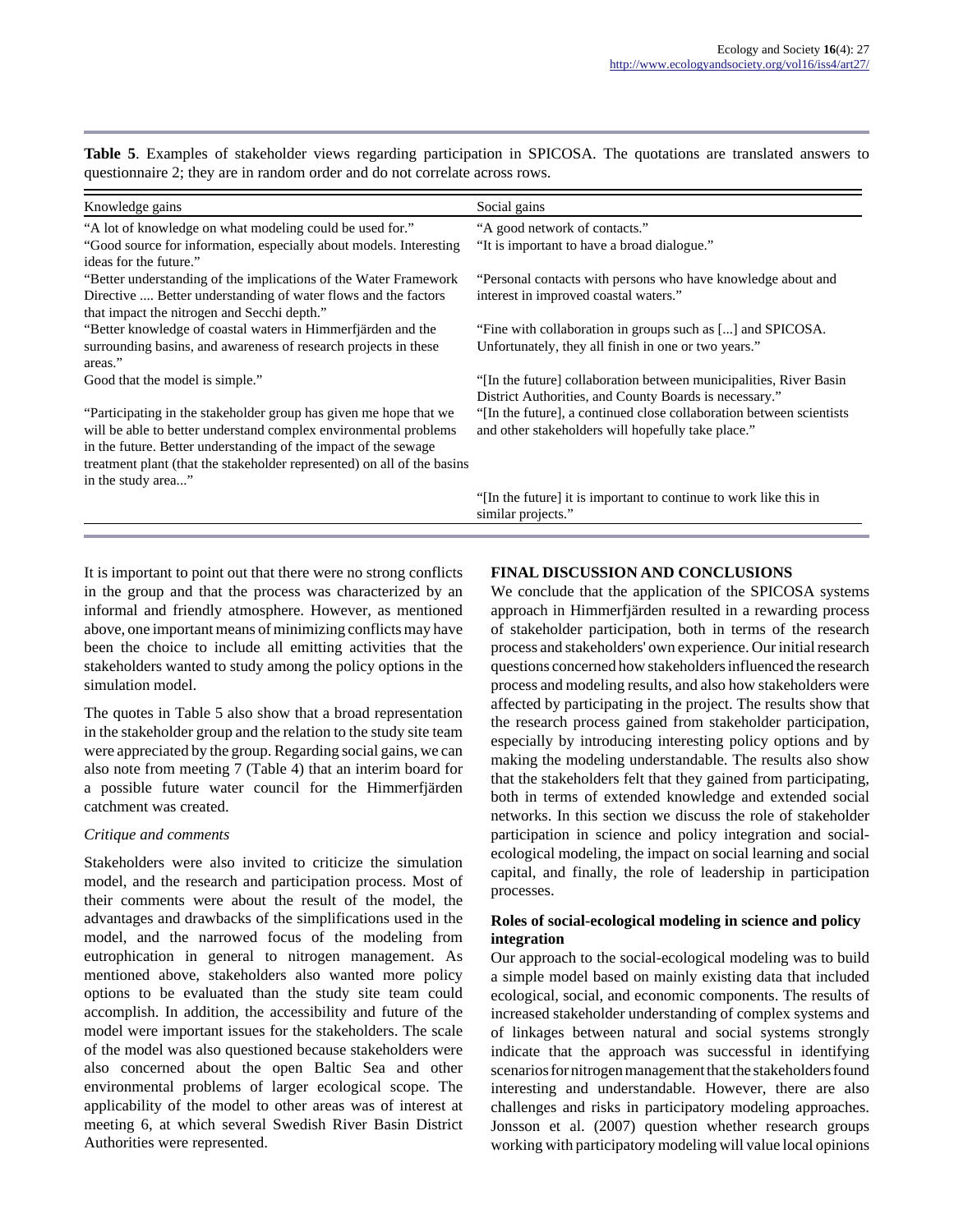as highly as those of established experts. In our case the stakeholder group had broad local representativeness, and there was no obvious disparity between experts and nonexperts.

Clearly, stakeholder participation in research projects or policy settings is not always simple. The mostly active and persistent participation in this study was facilitated by having a relatively good coherence of knowledge perceptions among the stakeholders and the study site team at the outset, and by the availability of a large database. Earlier studies on engaging stakeholders in the early phase of planning scientific programs have shown that too wide a disparity between the perceptions of stakeholders and scientists can seriously hamper collaboration and the achievement of results (Human and Davies 2010). Fortunately, this was not a serious problem in the initial discussions in our case study application. Rather the opposite occurred, i.e., the study site team gained local knowledge and ideas for policy options for the simulations. One example of this was a suggestion about simulating the effects of a pipeline to move the outfall to the open sea. This was earlier seen as an unrealistic solution, but the requirements of the Water Framework Directive might force such drastic solutions in order to fulfill the goal of good water quality status.

## **Effects on social learning and social capital**

The approach of letting stakeholders influence the research and modeling processes seems to have increased their interest in participating in the process, as well as their acceptance and awareness of the opinions and perceptions of other stakeholder categories. The results on both knowledge gains and social gains in our study agree with Andersson et al. (2008), who argue that participatory modeling can help stakeholders better understand other stakeholder groups, and even make them share a common view of the policy issue.

Because social learning processes among representatives of different stakeholder groups and scientists are crucial factors for successfully adapting to new demands and for managing participation processes, the experience of our study hopefully created opportunities for future collaboration (Pahl-Wostl et al. 2008). At the concluding (i.e., seventh) stakeholder meeting, an interim board for a possible future water council for the Himmerfjärden catchment area was created. Hence, in this case the research process clearly enhanced the social capital and created an opportunity for future collaboration. Kaika (2003) argues that the implementation of the Water Framework Directive is a top-down approach of creating social capital, and further that changes in the social capital are crucial for adapting to the new requirements of the directive. However, in our case the research project and stakeholder group started the changes in the social capital.

## **Role of leadership in the stakeholder participation processes**

The relative ease with which we achieved stakeholder involvement in the Himmerfjärden study poses a question: Why is there so little formal collaboration in place, when the opportunity obviously exists? The stakeholder participation in this study started off as an ordinary consultation meeting, co-organized with Swedish authorities. However, the participation process would probably have stopped there if the research project had not continued to encourage a deepened collaboration and active participation, corresponding to the third level of participation in the Water Framework Directive. This level is not as well implemented in Swedish practice as the two other levels; information and consultation (Jöborn et al. 2005).

A necessary component for activating local actors—and a general key to successfully involving locally evolved institutions—is the presence of leadership (Ostrom 1990, Olsson et al. 2004, Ternström 2005, Hahn et al. 2006). In our case the study site team took the lead, by arranging meetings and involving local stakeholders in a co-operative research process dealing with locally interesting issues. The local water councils that the Swedish River Basin District Authorities have proposed as an important tool for achieving active participation of local stakeholders, should preferably be initiated at the local level (Swedish River Basin District Authorities 2008). Still, it is possible for County Boards and River Basin District Authorities to facilitate such initiatives by taking supportive measures. However, both of these agencies were involved in our project to some extent without suggesting the creation of a water council. The regional River Basin District Authority's lack of interest in the establishment of water councils leads one to wonder whether it sees active stakeholder participation as a priority. The experience of collaboration in the Himmerfjärden study area during the SPICOSA project has hopefully created the potential for active stakeholder participation in future water management.

*Responses to this article can be read online at: [http://www](http://www.ecologyandsociety.org/vol16/iss4/art27/responses/).ecologyandsociety.org/vol16/iss4/art27/ responses/*

## **Acknowledgments:**

*The European Union's Sixth Framework Programme research project called Science and Policy Integration for Coastal System Assessment (SPICOSA) funded this study. Ragnar Elmgren was supported by Stockholm University's Strategic Marine Environmental Research Program called Baltic Ecosystem Adaptive Management, and Frida Franzén was supported by Södertörn University's research project called ECOPOOL, which in turn was funded by the Foundation for Baltic and East European Studies. Some of the data we used were collected in the research program PlusMinus, which was funded by the Swedish Environmental Protection Agency. We thank the Himmerfjärden stakeholder group and the organizations they represent for enabling and enriching our study; Ulf Larsson, whose long-term ecological research in*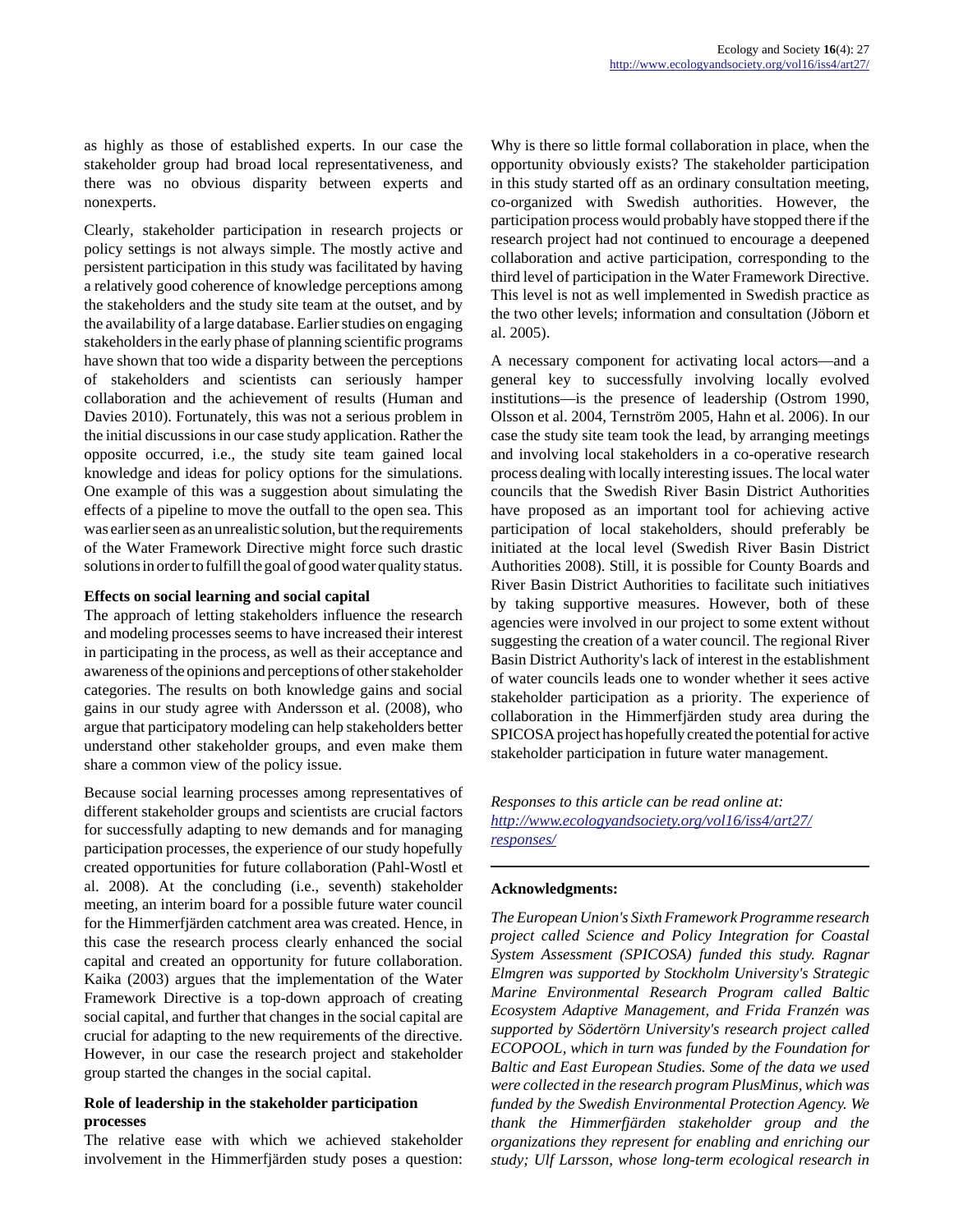*Himmerfjärden made the study possible; Svante Nyberg who helped with the database; and Therese Arredal Harvey, Susanne Kratzer, and Åsa Soutukorva, who contributed constructively to the work of the research team.* 

# **LITERATURE CITED**

Aarhus Convention. 1998. *Convention on access to information, public participation in decision-making and access to justice in environmental matters, done at Aarhus, Denmark, on 25 June 1998*. United Nations Economic Commission for Europe (UNECE), Geneva, Switzerland.

Anderson, L., J. A. Olsson, B. Arheimer, and A. Jonsson. 2008. Use of participatory scenario modelling as platforms in stakeholder dialogues. *Water SA* 34:439–447.

Arheimer, B., G. Torstensson, and H. B. Wittgren. 2004. Landscape planning to reduce coastal eutrophication: agricultural practices and constructed wetlands. *Landscape and Urban Planning* 67:204–215. [http://dx.doi.org/10.1016/S](http://dx.doi.org/10.1016/S0169-2046(03)00040-9) [0169-2046\(03\)00040-9](http://dx.doi.org/10.1016/S0169-2046(03)00040-9)

Aronsson, H., and G. Torstensson. 1998. Measured and simulated availability and leaching of nitrogen associated with frequent use of catch crops. *Soil Use and Management* 14:6– 13. <http://dx.doi.org/10.1111/j.1475-2743.1998.tb00603.x>

Carlsson, F., P. Frykblom, and C. Liljenstolpe. 2003. Valuing wetland attributes—an application of choice experiments. *Ecological Economics* 47:95–103. [http://dx.doi.org/10.1016/](http://dx.doi.org/10.1016/j.ecolecon.2002.09.003) [j.ecolecon.2002.09.003](http://dx.doi.org/10.1016/j.ecolecon.2002.09.003)

Elmgren, R., and U. Larsson (editors). 1997. *Himmerfjärden: Changes of a nutrient-enriched coastal ecosystem in the Baltic Sea* [title translated from Swedish]. Report 4565. Swedish Environmental Protection Agency, Östersund, Sweden.

Elmgren, R., and U. Larsson. 2001. Eutrophication in the Baltic Sea area: integrated coastal management Issues. Pages 15-35 *in* B. von Bodungen and R.K. Turner, editors. *Science and Integrated Coastal Management*. Dahlem University Press, Berlin, Germany.

Engqvist, A., and P. Stenström. 2009. Flow regimes and longterm water exchange of the Himmerfjärden estuary. *Estuarine, Coastal and Shelf Science* 83:159–174. [http://dx.doi.org/10.1](http://dx.doi.org/10.1016/j.ecss.2007.11.029) [016/j.ecss.2007.11.029](http://dx.doi.org/10.1016/j.ecss.2007.11.029)

European Commission. 2003. *Common implementation strategy for the Water Framework Directive (2000/60/EC): guidance document no. 8.—public participation in relation to the Water Framework Directive*. Water Framework Directive, Working Group 2.9—Public Participation, Luxembourg.

European Parliament. 2000. *Directive 2000/60/EC of the European Parliament and of the Council as of 23 October 2000 establishing a framework for Community action in the* *field of water policy*. European Commission, Brussels, Belgium.<http://dx.doi.org/10.1007/BF02176284>

European Parliament. 2002. *Recommendation of the European Parliament and of the Council of 30 May 2002 concerning the implementation of Integrated Coastal Zone Management in Europe—(2002/413/EC)*. European Commission, Brussels, Belgium.

Focus on Nutrients. 2003. Greppa Näringen Goda råd och värdefulla idéer Greppa Näringen – Åtgärdskatalog 2004, Jönköping, Sweden.

Folke, C., T. Hahn, P. Olsson, and J. Norberg. 2005. Adaptive governance of social-ecological Systems. *Annual Review of Environment & Resources* 30:441–73. [http://dx.doi.org/10.1146/](http://dx.doi.org/10.1146/annurev.energy.30.050504.144511) [annurev.energy.30.050504.144511](http://dx.doi.org/10.1146/annurev.energy.30.050504.144511)

Hagy, J. D., W. R Boynton, and L.P. Sanford. 2000. Estimation of net physical transport and hydraulic residence times for a coastal plain estuary using box Models. *Estuaries* 23:328–340. <http://dx.doi.org/10.2307/1353325>

Hahn, T., P. Olsson, C. Folke, and K. Johansson. 2006. Trustbuilding, knowledge generation and organizational innovations: the role of a bridging organization for adaptive comanagement of a wetland landscape around Kristianstad, Sweden. *Human Ecology* 34(4). [http://dx.doi.org/10.1007/s10](http://dx.doi.org/10.1007/s10745-006-9035-z) [745-006-9035-z](http://dx.doi.org/10.1007/s10745-006-9035-z)

Hasselström, L. 2007. *Fördjupade ekonomiska kalkyler kring vattenskyddsåtgärder i skärgårdsområden: Slutrapport*. BEVIS (Ett gemensamt beslutstödssystem för effektiva vattenskyddsåtgärder i skärgårdarna Åboland-Åland-Stockholm), fas II. Åbo Akademi. [online] URL: [http://web.abo.fi/fak/mnf/](http://web.abo.fi/fak/mnf/biol/huso/bevis/BEVIS2_enveco_slutrapport_web.pdf) [biol/huso/bevis/BEVIS2\\_enveco\\_slutrapport\\_web.pdf.](http://web.abo.fi/fak/mnf/biol/huso/bevis/BEVIS2_enveco_slutrapport_web.pdf)

Hopkins , T. S., D. Bailly, and J. G. Stottrup. 2011. A systems approach framework for coastal zones. Ecology and Society 16(4): 25. <http://dx.doi.org/10.5751/ES-04553-160425>

Human, B. A., and A. Davies. 2010. Stakeholder consultation during the planning phase of scientific programs. *Marine Policy* 34:645–654. <http://dx.doi.org/10.1016/j.marpol.2009.12.003>

Jöborn, A., I. Danielsson, B. Arheimer, A. Jonsson, M.H. Larsson, L.J. Lundqvist, M. Löwgren, and K. Tonderski. 2005. Integrated water management for eutrophication control: public participation, pricing policy and catchment modeling. Ambio 34:482–488.

Jonsson, A., L. Andersson, J. Alkan-Olsson, and B. Arheimer. 2007. How participatory can participatory modelling be? Degrees of influence of stakeholder and expert perspectives in six dimensions of participatory modelling. *Water Science & Technology* 56:207–214. [http://dx.doi.org/10.2166/wst.200](http://dx.doi.org/10.2166/wst.2007.453) [7.453](http://dx.doi.org/10.2166/wst.2007.453)